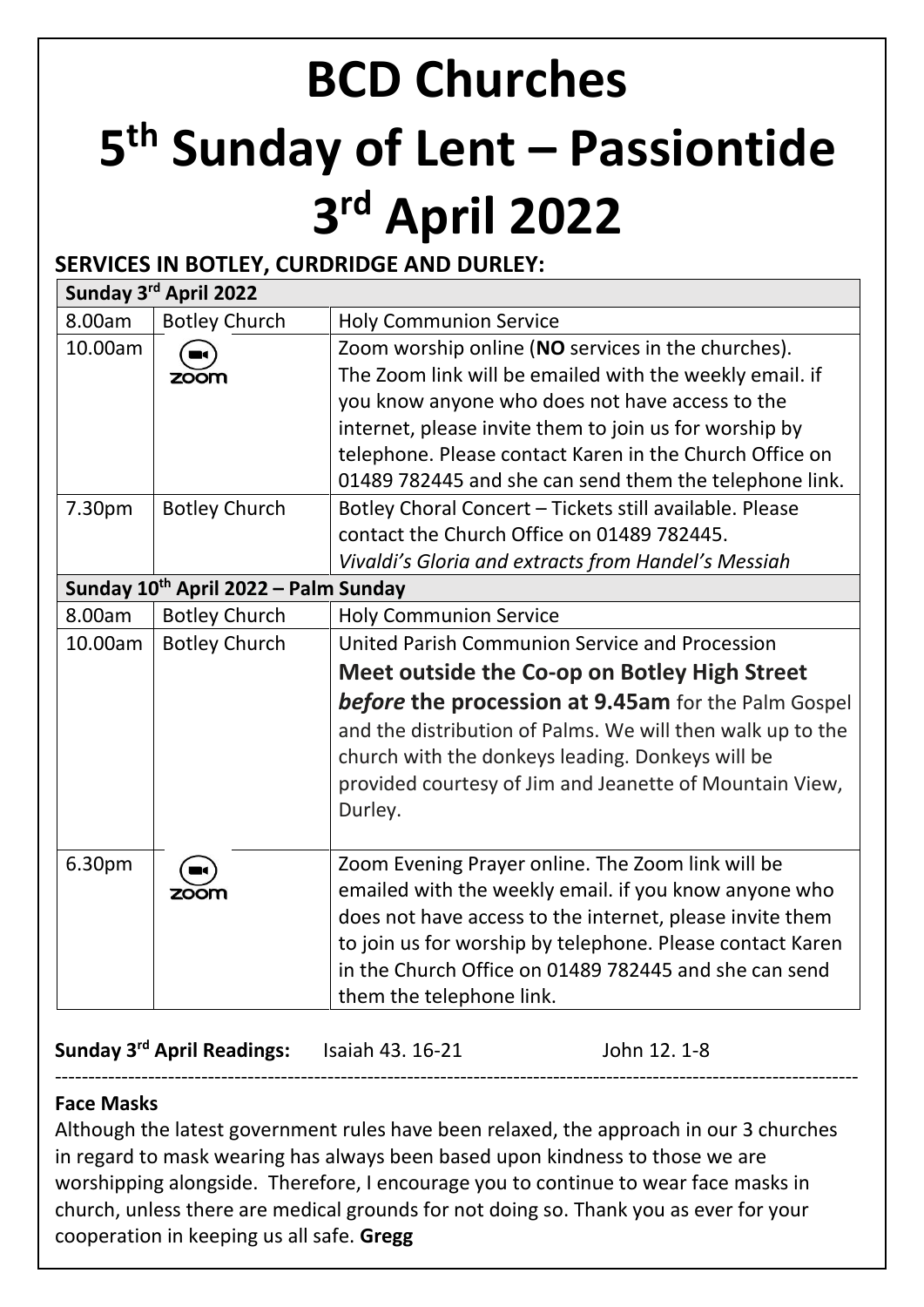#### **PRAYER REQUESTS**

**Stan Hoare – Funeral** Stan's funeral is taking place at Wessex Vale Crematorium on **Monday 25th April at 1.00pm** ---------------------------------------------------------

#### **Window Cross**

The window cross at All Saints', Botley is being sponsored by Pam Davies – In loving memory of Len Davies on his first anniversary.



## **A Rocha UK Prayer Diary**

Consider how the wildflowers grow. They do not labour or spin. Yet I tell you, not even Solomon in all his splendour was dressed like one of these (Luke 12:27) Lord, we want to thank you for your creation and all the marvellous things that we see in Spring. Thank you for your tender care towards even the smallest of creatures. What an honour it is that you have called us to play our part in caring for your beautiful earth. Forgive us for the times when we have been slow to act and respond. Please fill us anew with fresh insight and vision to nurture the land that is around us, so that Your name may be glorified through it. <https://arocha.org.uk/>

**Janet Clarke**

#### **---------------------------------------------------------- Food Banks**

The boxes for collection are outside each church. The Food Banks are expecting to see an increase in a need for their services and continue to need your generous donations of food and toiletries. With many thanks.



**Heavenly Father, please hear our continued prayers for the people of Ukraine, for all those suffering or afraid, that you will be close to them and protect them.**

**We ask for peace, reconciliation and comfort for all who don't know what tomorrow will bring.** 

**Lord God, we ask for you to be with all – especially children who are suffering as the crisis in Ukraine continues. For those who are anxious and fearful. For those who are bereaved, injured or who have lost their lives. And for those who have lost loved ones. Amen**

#### **RIP**

Sam Richmond, Stan Hoare, Connie Pittman.

## **The sick**

Christopher Browne, Godfrey White, Wendy Lewis, Lena Mensingh, Jeanette Collett, Elizabeth Denholm, The Tolliday family, Graham Barker, Catherine McClurg, Adam Champion, Ron Bartley, Maggie Mears, Hilary Taylor, Jill Coomber, Catherine Fitch, Jo Smith, Alan Waller, Terrie Hitchcock, Joe Appleby.

## **Housebound**

Jean Wakeford, Beryl Cook, Ron Chilcott, Geoff Gamblin, Mary Walsh, John Cooper, Jill Hutchings, Nora Martin, George Gebauer, Joan Hoare.

------------------------------------------------------------- **<sup>4</sup>** Rescue me, O God, from these unjust and cruel men. **<sup>5</sup>**O Lord, you alone are my hope; I've trusted you from childhood. **Psalm 71:3**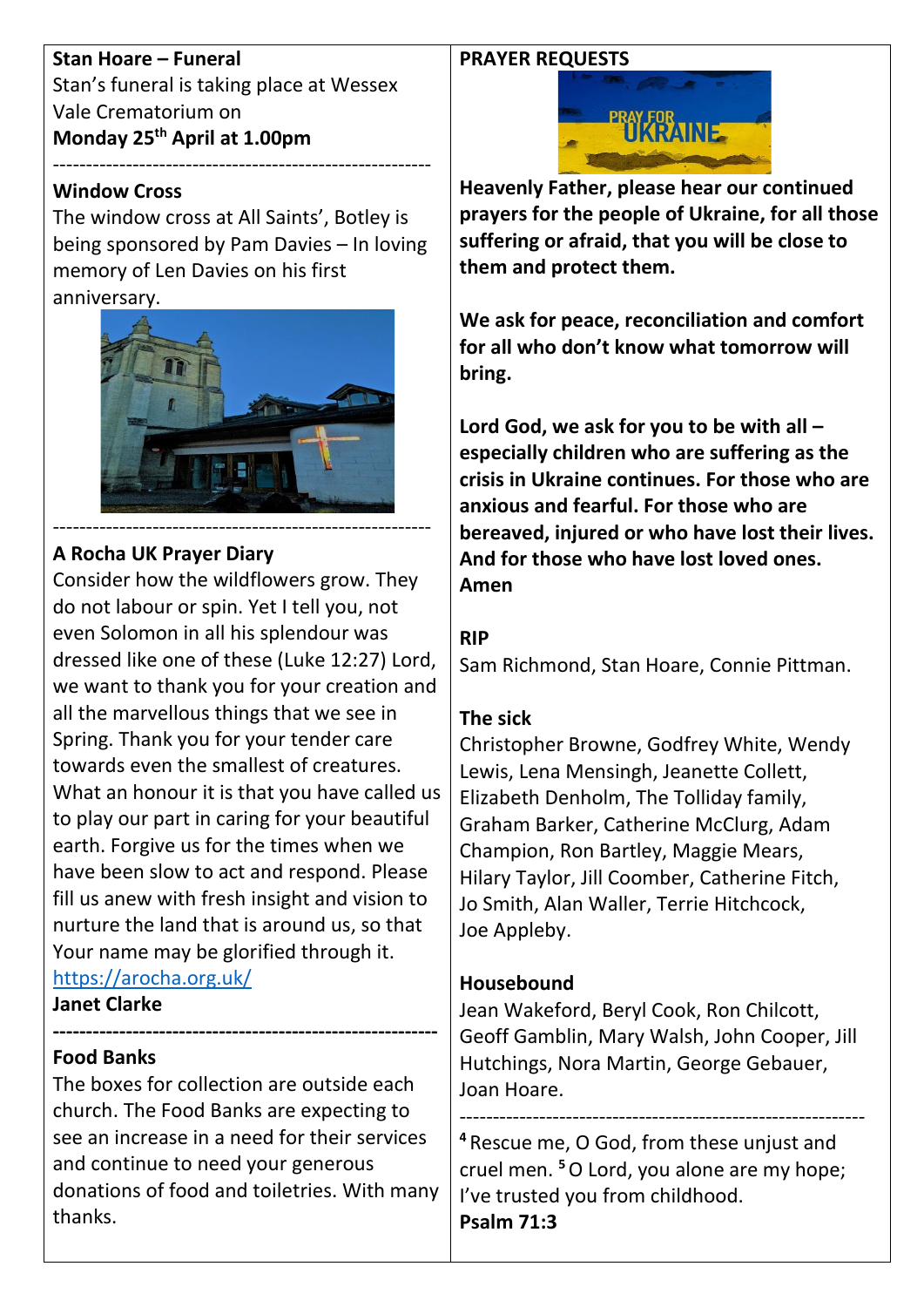# **Good Friday Walk – 15th April** We will once again be holding our traditional benefice walk. This will start with a safety briefing in All Saints' at 10.30am and proceed via St Peter's to Durley Memorial Hall where we will stop for lunch, before carrying on to Holy Cross. This is a walk of about 8.5km (or just over 5 miles). Unfortunately, we cannot use our usual route because the footpath between Frogmill Farm and Durley Mill is closed. The alternative route has a rather awkward stile. Most of the walk is on roads, so we need to be careful about safety. If you bring your dog, it must be on a lead. We will stop in the usual places for a reading and prayer, and there will be a short communion service for those who wish it in the Maffey Room at 10.00am. As well as walkers (canine as well as human), we will need safety marshals and people with cars who are prepared to take walkers' bags to the hall and give lifts home. Please contact the office if you can help.

# **All Saints' Coffee Morning – Botley Tuesday 19th April 10.30am Please do come and join us – all welcome!**

**----------------------------------------------------------**



Coffee mornings are held on the third Tuesday of each month



In the Foyer - All Welcome Coffee and Cake £1.50

Bring and Buy, Raffle, Choice of quality Books &<br>DVD's. Homemade cakes, Greetings Cards and Gifts Registered Charity number 1160056

**All Saints' Church Plant Sale & Market Saturday 23rd April 10.30am – 1.30pm In the churchyard, in front of the church** Please join us at this church fund raising event. Come and celebrate St George's day, have some fun and meet up with friends! Plant stall, books, burgers, bacon rolls and hot drinks. Old and new collectables and a lucky raffle**!**

#### **We look forward to welcoming you!**



**All in aid of our church 'Raise the Roof' repairs fund.**

# **Help please!**

Can you please help with items for the Plant Sale and Market which is due to be held on the 23<sup>rd</sup> April? We'd be grateful if you have any plants you can donate or if you're able to make any cakes. We would also really appreciate any items which can be sold, produce, books and any items suitable for the raffle.

If anyone is available to help in the setting up beforehand, on the day – manning a stall and clearing up afterwards, any assistance would be very welcome. If you are able to help, please contact Michael Moore or Mary Leahy. Many thanks in advance.

**Mary and the Botley Social Team**